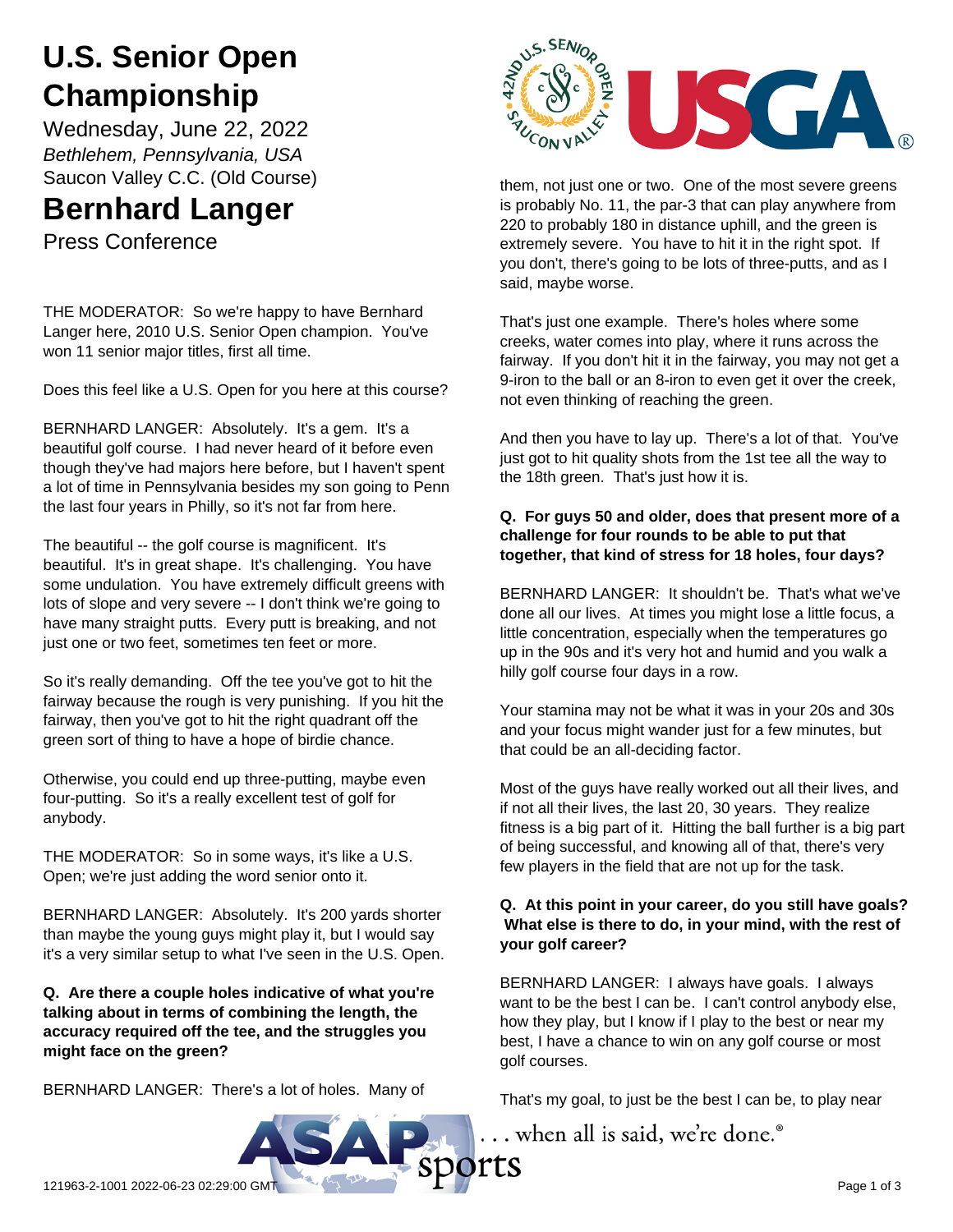flawless golf. It's not going to happen. I'm not a perfectionist. I know if I would shoot a perfect round I would have a score of 36 because I can reach every hole in two on average. We know that's not going to happen. Nobody's even going to come close to that.

But at the same time, I still make mistakes every day. I hit bad shots or bad putts or make mental errors or misread greens or this or that. There's always room for improvement, and that's the goal, to improve myself. If I can do that, I know I can win championships.

#### **Q. Are there certain things you have to do both mentally and physically as you get older in life to get ready for these championships?**

BERNHARD LANGER: Oh, yeah, you always have to work on those areas. The physical part gets harder and harder because, as we age -- you know, I'm not as strong as I used to be. I'm not as flexible as I used to be. So I'm hitting the ball a little shorter.

So you're trying to prolong the process of aging and hope that you can push it further back. Mentally there's some guys that are naturally strong mentally; others need a lot of help.

So it just depends where you fall in that category and how much time you have to invest in it.

**Q. For those locally who are maybe coming to their first Senior Open, can you talk briefly about the state of men's senior golf and what they should expect out here?**

BERNHARD LANGER: The guys that qualified for it?

#### **Q. No, the fans that are coming out.**

BERNHARD LANGER: Oh, the fans? Hard for me to say what they should expect or whatever, but I would think they're going to be surprised how good the golf is, how far these guys still hit it.

People have this idea of senior golf, they're playing 6,800-yard golf courses. That was 20 years ago. Like what is this course, 7,000-something and a par-71 or even more than that. If you make it a par-72, we would be into the 7,200, 7,300 yards, and no elevation so the ball doesn't go any further.

That's a long golf course, especially with the rough we're going to be facing and the tough greens. It's one thing to be hitting, whatever, a 3- or 2-hybrid into a green which is flat and big, but not with the undulation you have. You hit a great shot to 40, 50 feet, and then you're struggling not to three-putt. That's the difference.

But they're truly going to enjoy watching the various players come from all over the world to participate in this great championship, to see the different swings. Some are very unique, and some are very classic.

And just see the various approaches of the guys. Some are short and straight. Others still bomb it. It's fun to watch.

### **Q. How much do you tinker with equipment and balls these days?**

BERNHARD LANGER: It's been an ongoing process, I think for many years. I just saw some hickory shafted irons when I registered for the tournament and persimmon headed drivers. I went, man, I used to play those. Not just for a day or two. I used to play them for many, many years.

It looks scary looking at a persimmon driver. Nowadays, I haven't played one in 30 -- I think I was the last one winning the Masters with a persimmon headed driver in 1993, so that's 30 years ago.

Equipment's come a long way from lighter to bigger to better ball, and then the guys are working out. They're all athletes -- most of them are athletes now compared to they used to go to the bar and have a few drinks; now they go in the fitness center and work out.

#### **Q. When you see Steven Alker's success this year and you know his journey, all the years that he toiled on different pro tours. Why do you think the switch just turned on all of a sudden that he's winning?**

BERNHARD LANGER: I can't answer that because you'd have to ask him. He would know. I think he was a solid player all his life, but something must have happened to take him from solid to extremely good.

Right now he's dominating. He's up there week after week contending for every time he plays. Whether it's a major or not, it doesn't matter. So something happened there. I'm guessing confidence plays a big part of it because success breeds confidence, and confidence breeds success.

So it's a positive cycle. Many golfers are on the other cycle. That would be my guess. But you look at his swing, it looks technically so good and he has all the shots. He's a good putter. He hits it long off the tee, straight off the tee. He hits great irons. I'd be surprised to hear that answer anyways myself.

... when all is said, we're done.®